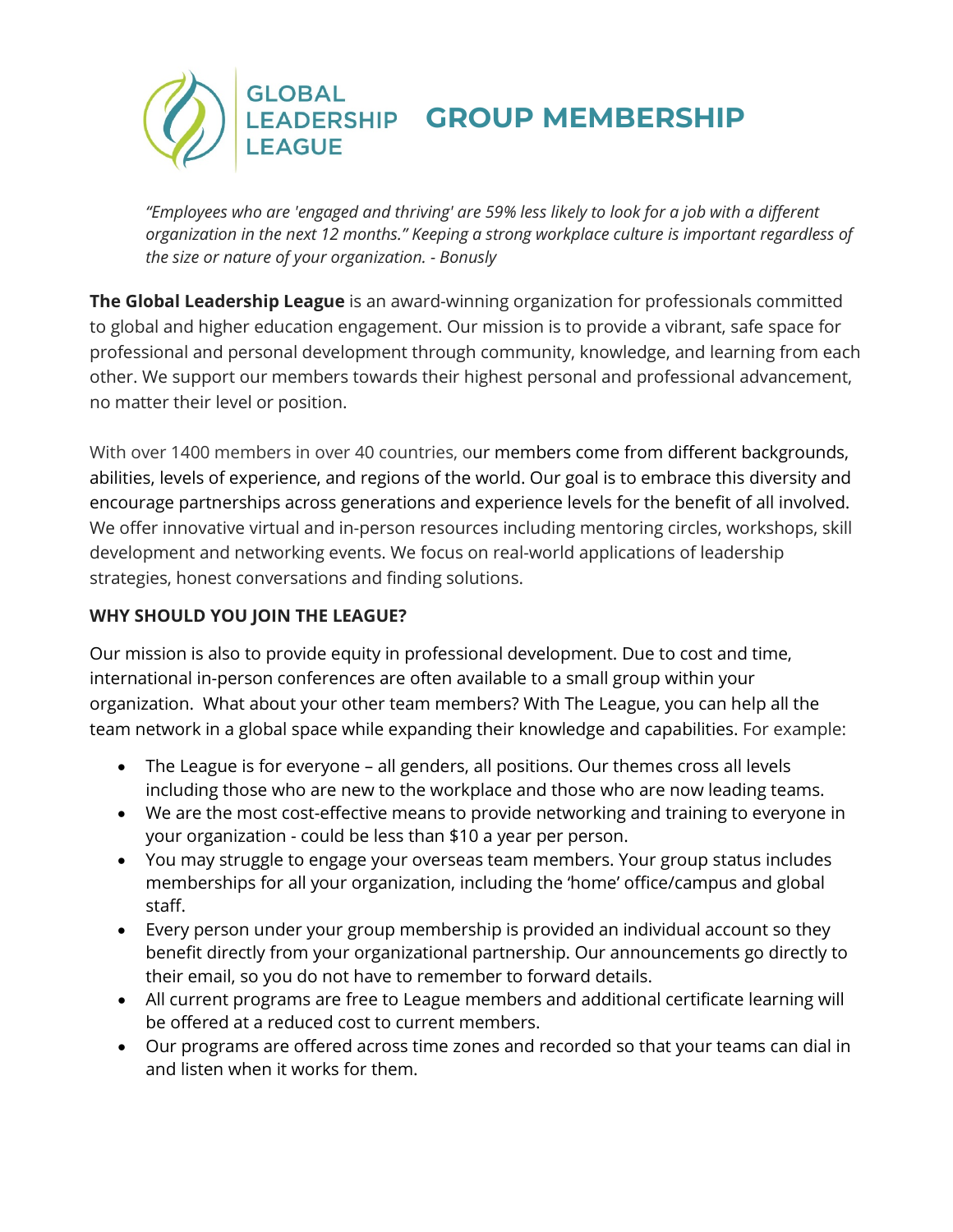

## **BECOME AN ADVOCATE**

Becoming a League Advocate demonstrates your organization's commitment to equity and professional development, and offers you access to a highprofile partner in supporting the next generation of global and higher educators. Joining the Global Leadership League is a great way to provide professional development to your staff!

Advocate organizations can join for \$1500 USD – renewable on the anniversary date. This includes unlimited memberships for those in the organization (with an organization email) and your logo appears on our website where we showcase our Advocate sponsors. You also can choose one enhancement benefit:

- 1. Your logo appears next to one of our core programs (Mentoring Circles, Career Connections, Webinars, Chat Boxes) for one year on our website. We will thank our sponsors periodically in the text of these program announcements.
- 2. You can create a program with The League where you can profile a topic of interest and related to your expertise. We produce this for our members typically in a webinar format where you are the presenter.

If you like both benefits listed above, you can pay an additional \$1000 to obtain the  $2^{nd}$ enhancement benefit (whichever you did not choose). Contact Cynthia Banks at [info@globalleadershipleague.org](mailto:info@globalleadershipleague.org) for more information.



## **BECOME A SUPPORTER**

Becoming a League Supporter demonstrates your organization's commitment to equity and professional development, and offers you access to a high-profile partner in supporting the next generation of global and higher educators. Joining the Global Leadership League is a great way to provide professional development to your staff!

Supporter organizations can join for \$450 USD – renewable on the anniversary date. This includes 10 individual memberships for those in the organization (with an organization email) and represents a bundle discount of 64% off regular individual membership fees.

## **JOIN NOW**

You can create a membership directly on The League website – [www.globalleadershipleague.org.](http://www.globalleadershipleague.org/) Select the Get Involved tab and Join Now to start. Memberships are active immediately upon payment. Add your group members once you set up the group by logging into the website and selecting your profile in the top right corner. If you have any questions, please email [info@globalleadershipleague.org.](mailto:info@globalleadershipleague.org)